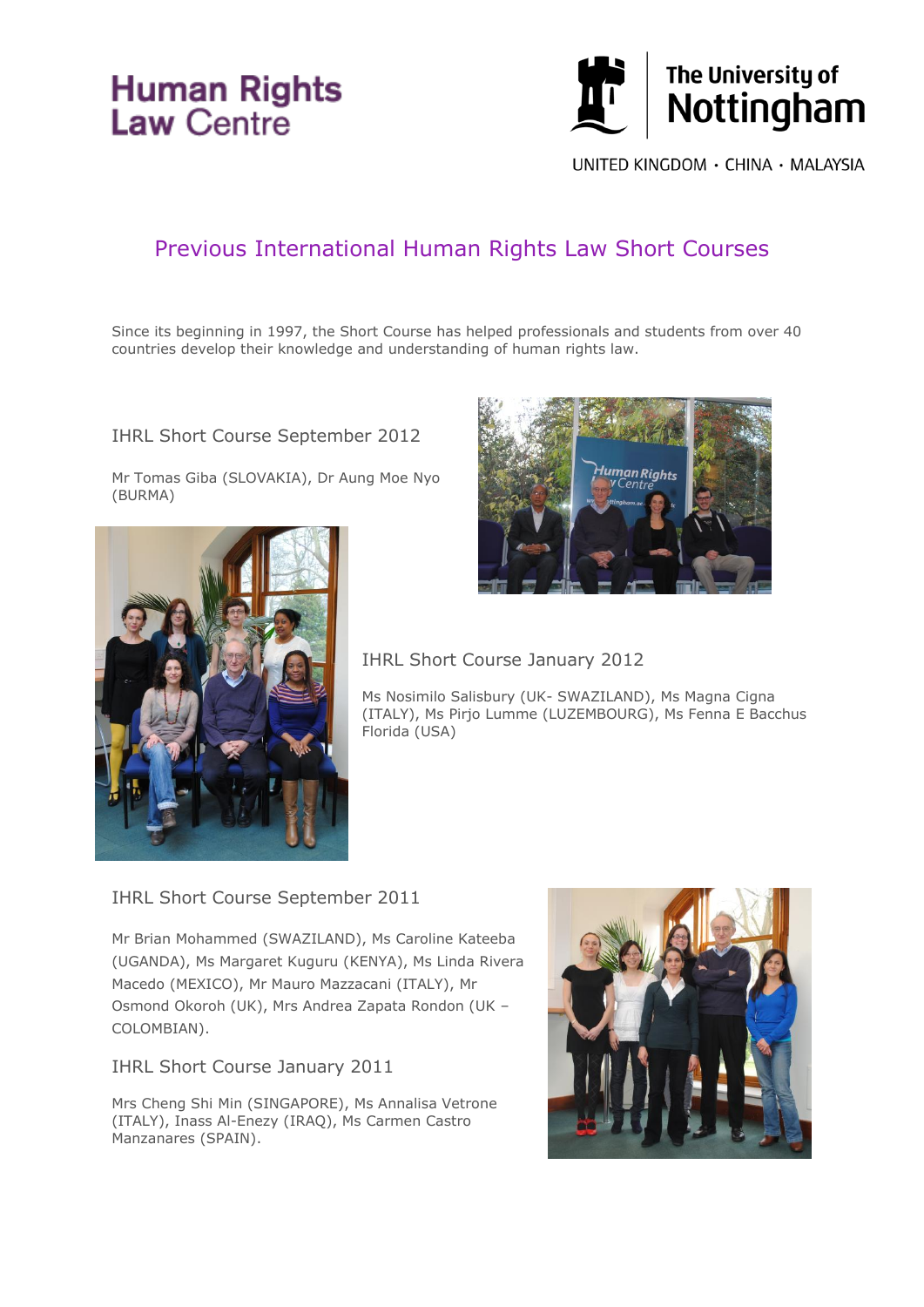

IHRL Short Course September 2010

Ms Caroline De Geest (BELGIUM), Ms Lillian Bujwera Mboijana (UGANDA), Mr Naveed Zafar (UK/PAKISTAN), Mr Neamatullah Neamat (AFGHANISTAN), Ms Christina Rebel (SPAIN/UK), Mr Yauheni Bahdanau (BELARUS), Ms Najia Munira Akhundzada (AFGHANISTAN), Ms Itoro Udom (NIGERIA), Ms Lara Money (UK), Mr Frank Trujillo Calo (VENEZUELA).

IHRL Short Course January 2010

MR Amir Barmaki (IRAN), Ms Maria Isabela Robledo McClymont (SPAIN), Ms Marlies Rotshuizen (THE NETHERLANDS), Mr Ahmad Ali Yaqubi (AFGHANISTAN), Mr Mohammad Ahrar Ramizpoor (AFGHANISTAN), Ms Yeliz Budak (TURKEY), Ms Manuela Ferraz (BRAZIL), Mr Aliyu Abubakar (NIGERIA), Ms Maria Mullan (UK), Ms Gabriela Carina Albuquerque e Silva (BRAZIL), Ms Chiara Pallanch (ITALY), Mr Mohammed Ali Mohammed Ahmed (SUDAN)

# IHRL Short Course September 2009

Ms Gabriela Carina Knaul de Albuquerque e Silva (BRAZIL), Ms Chiara Pallanch (ITALY)

IHRL Short Course January 2009

Ms Luma Al-Imara (IRAQ), Mr Mohammad Farid Hamidi (AFGHANISTAN), Mr Bekele Debela (ETHIOPIA)





IHRL Short Course September 2008 Kirsti Green (GERMANY) Arunee Namamuti (THAILAND), Saadia Mukhtar (SUDAN), Gelek Namgyal (TIBET), Victoria Cabral (ZAMBIA), Dimcy Chopra (INDIA)

#### IHRL Short Course January 2008

Ms Jennifer Wolf (ARGENTINA), Mr Juan Antonio Barreto (ARGENTINA), Elpida Papachatzi (GREECE), Erminia Caccese (ITALY), Rodrigo Balderrama (URUGUAY), Florence Kroff (SPAIN)